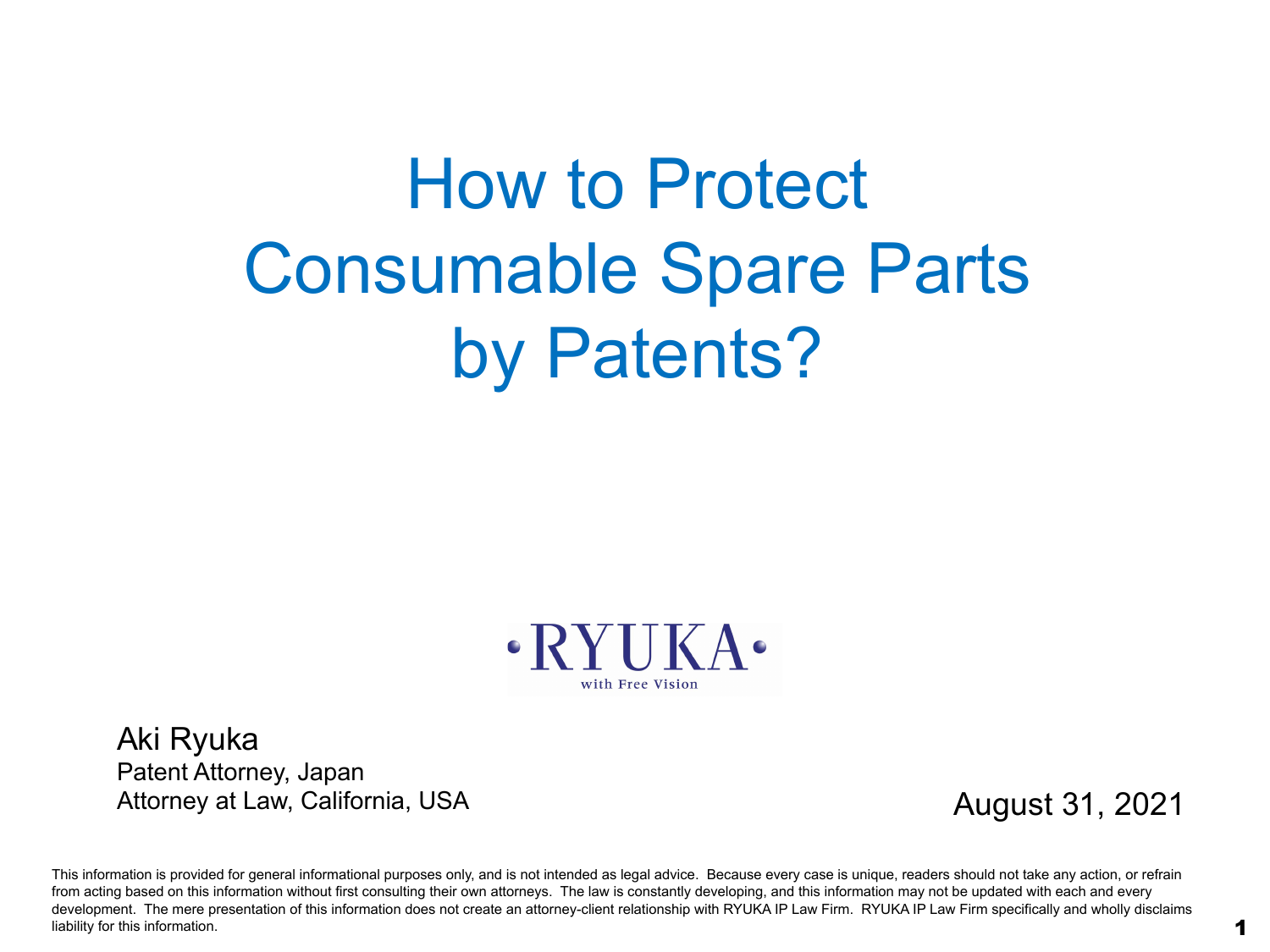### Business of consumable spare parts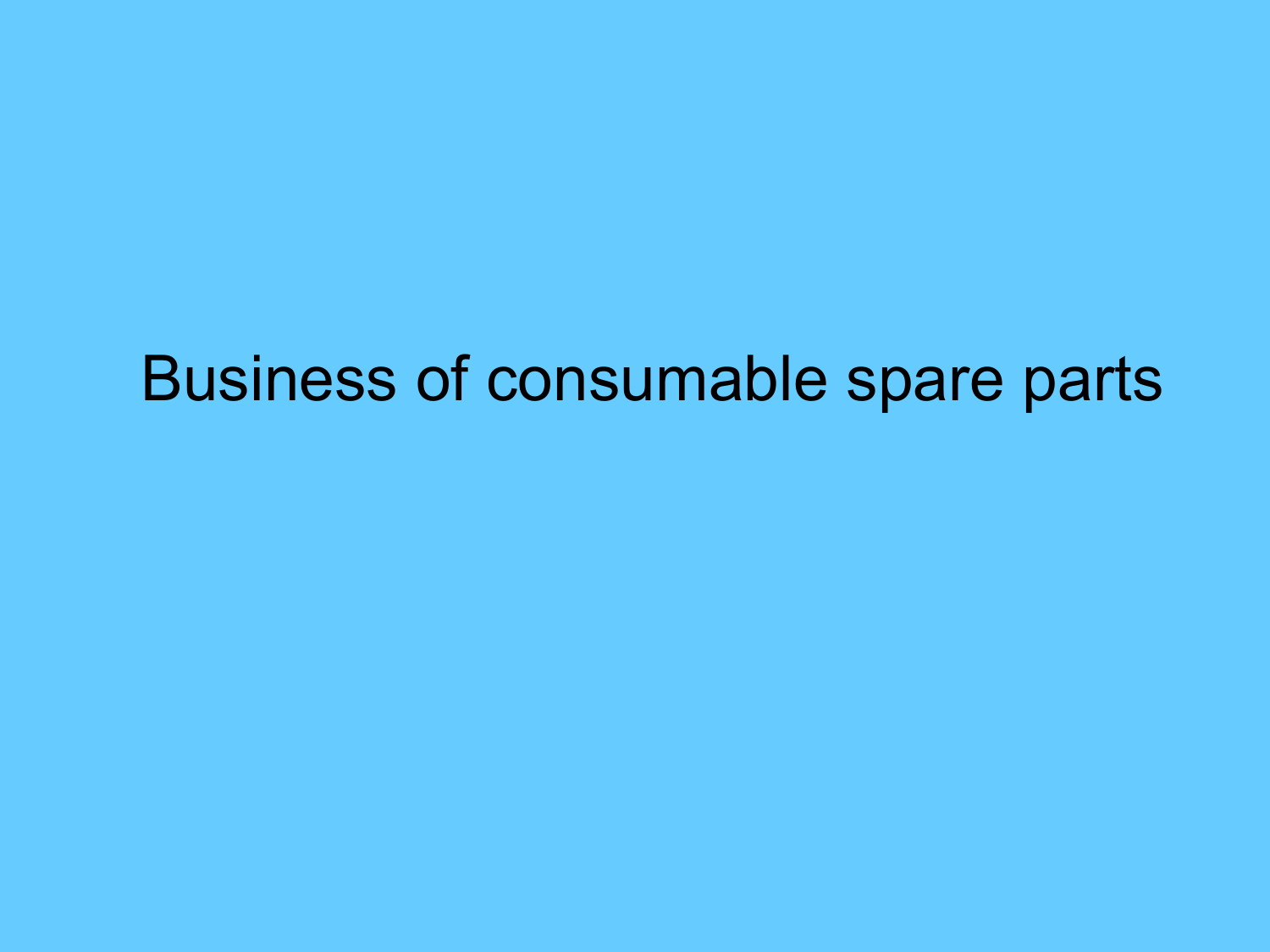Sales of spare parts can be larger than that of main body

■ Laser beam printer Price of a printer: 80,000 Price of toner: 120,000 / year

■ Ink jet printer Price of printer: 30,000 Ink/paper: 30,000 / year

■ Selling main body at a low price, and making profits from spare parts.

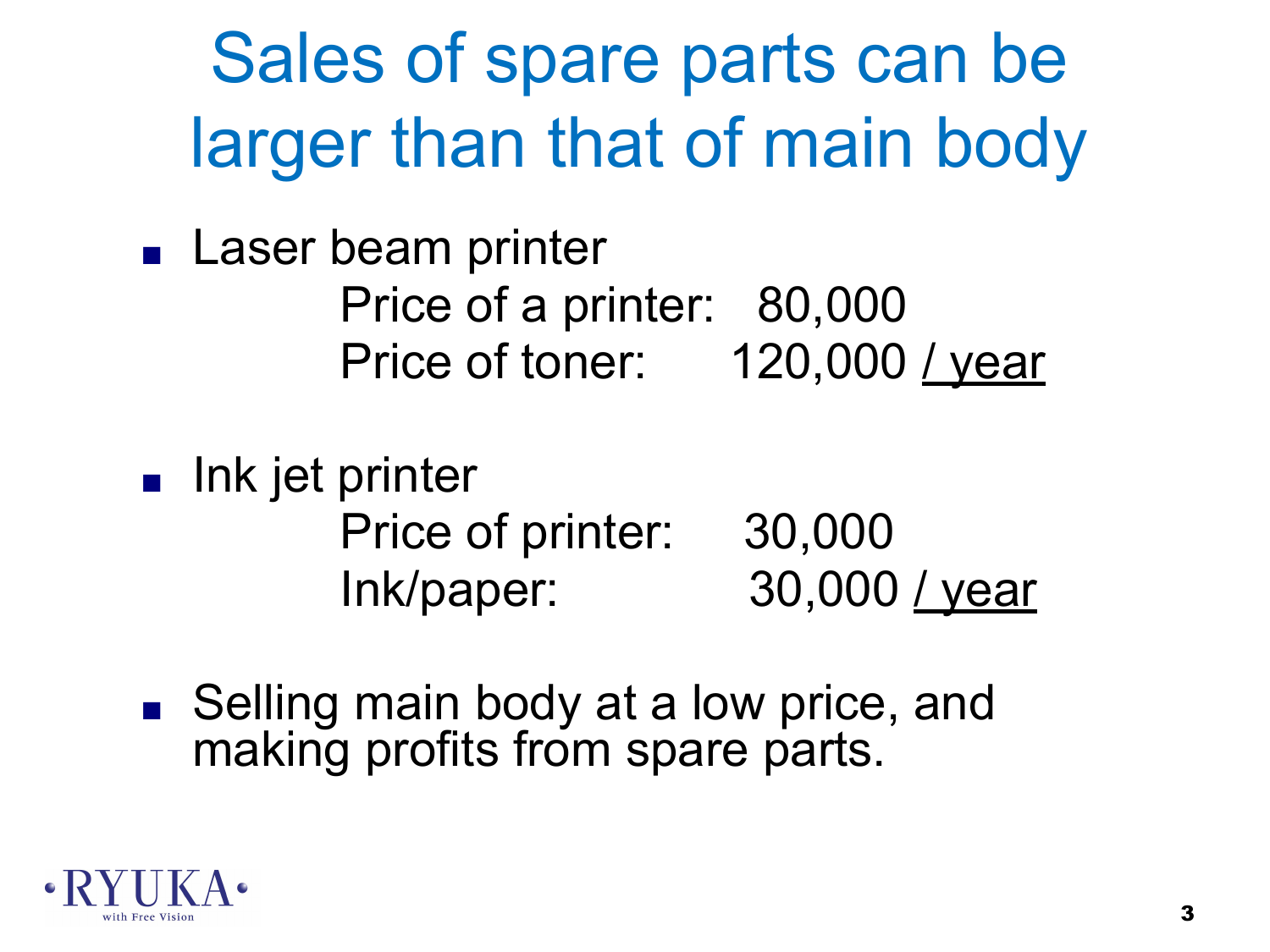# Consumable spare parts must be protected from compatible ones

Spare parts bring long lasting sales, however, compatible spare parts are often made ex. Printer toner and ink Machine blades and nails Water filter

Focus patents and profits on "spare parts." ex. Laser beam printer  $\Rightarrow$  toner cartridge Ink jet printer  $\Rightarrow$  ink cartridge

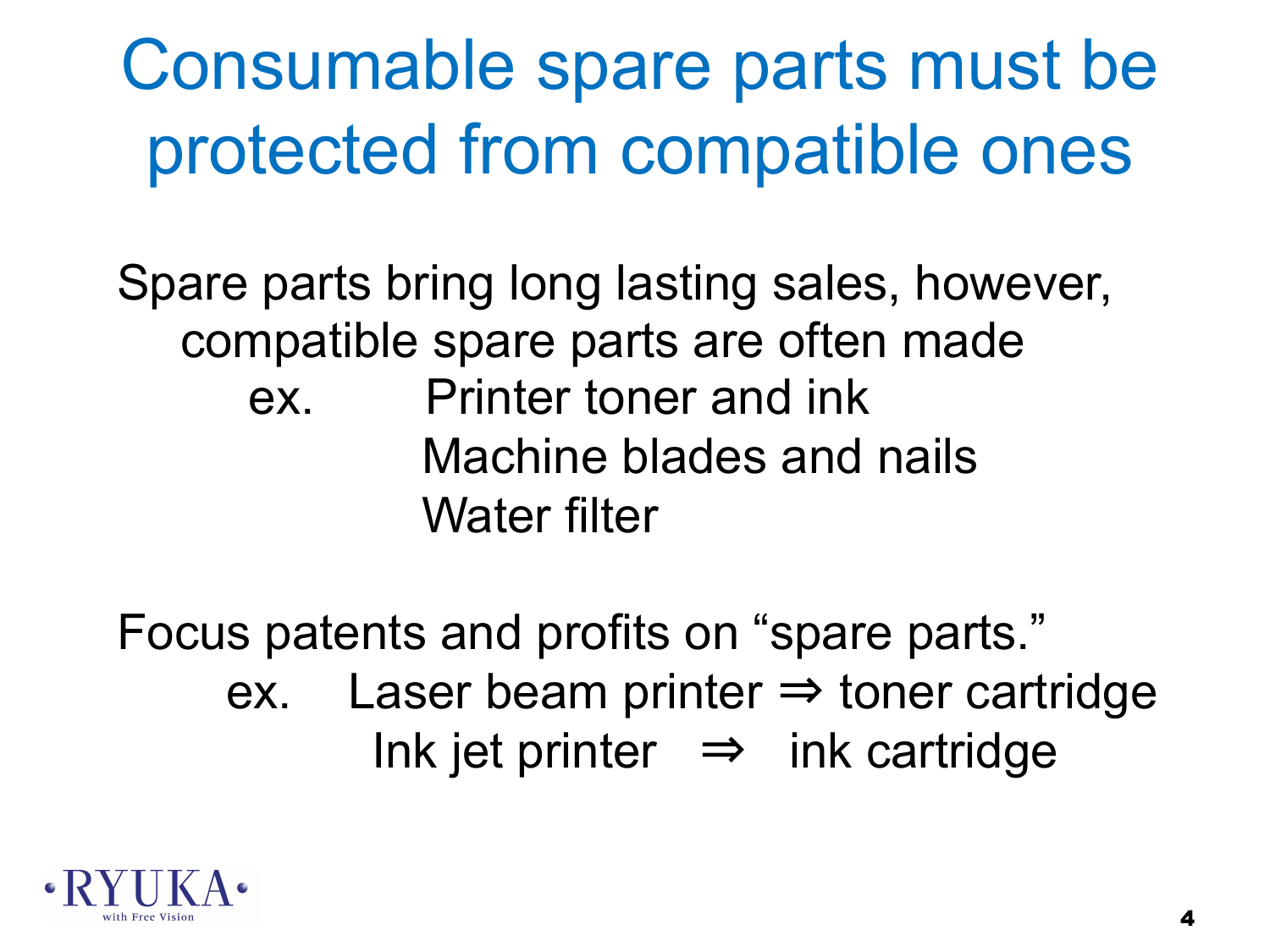# We suggest adding features to spare parts and obtaining patents

Mere toner  $\cdots$  harder to patent Toner cartridge (with drum, IC) ・・・ patentable

Mere ink **the summary of the interval**  $\cdots$  harder to patent Ink cartridge (with head,  $IC$ )  $\cdots$  patentable

Design main body so as to require patented features of spare parts

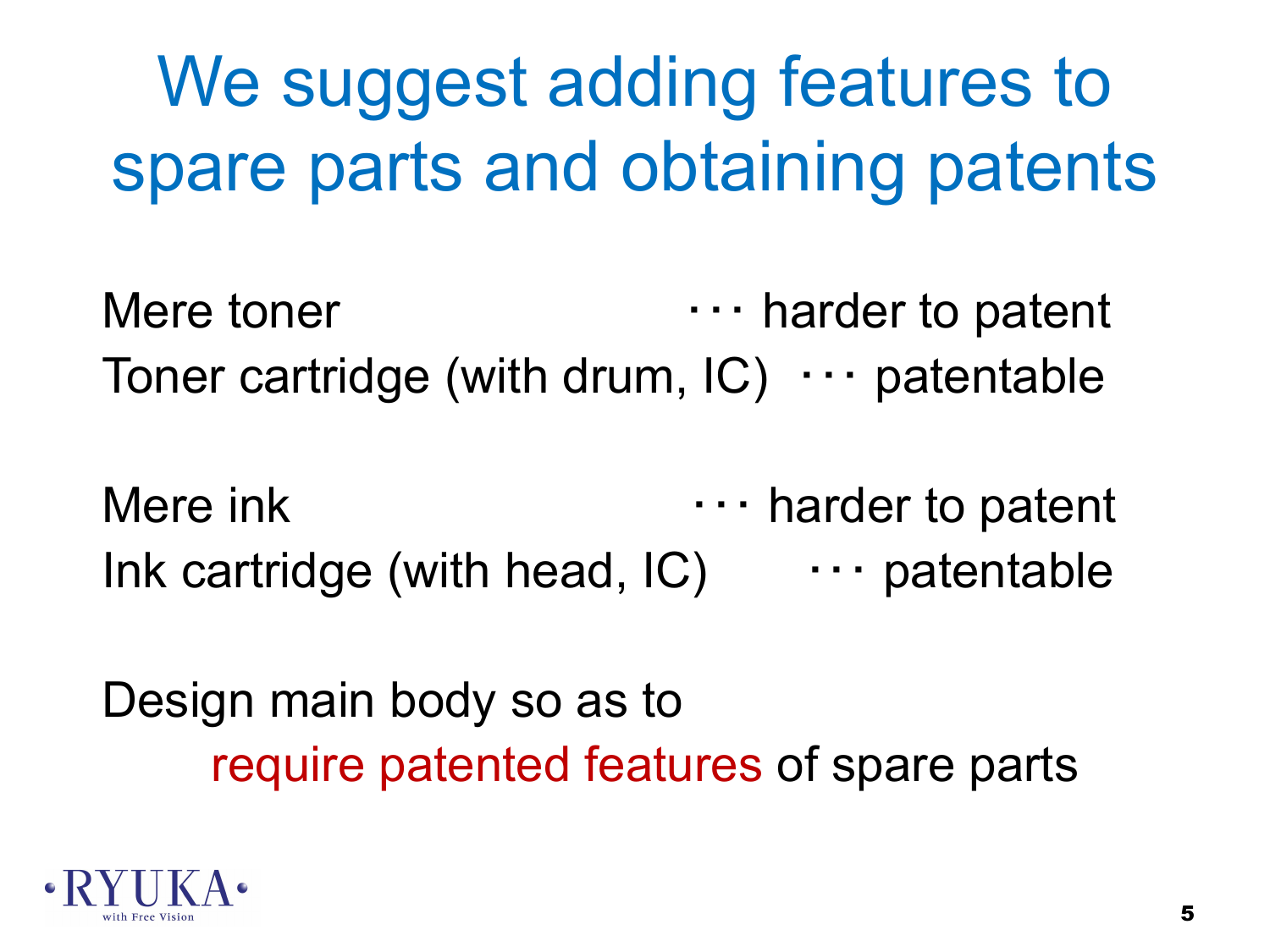Providing patentable features can be categorized to the following five

- 1. Featuring electrical connections
- 2. Featuring mechanical connections
- 3. Providing a digital communication interface
- 4. Installing a memory in a spare part
- 5. Installing sensors in a spare part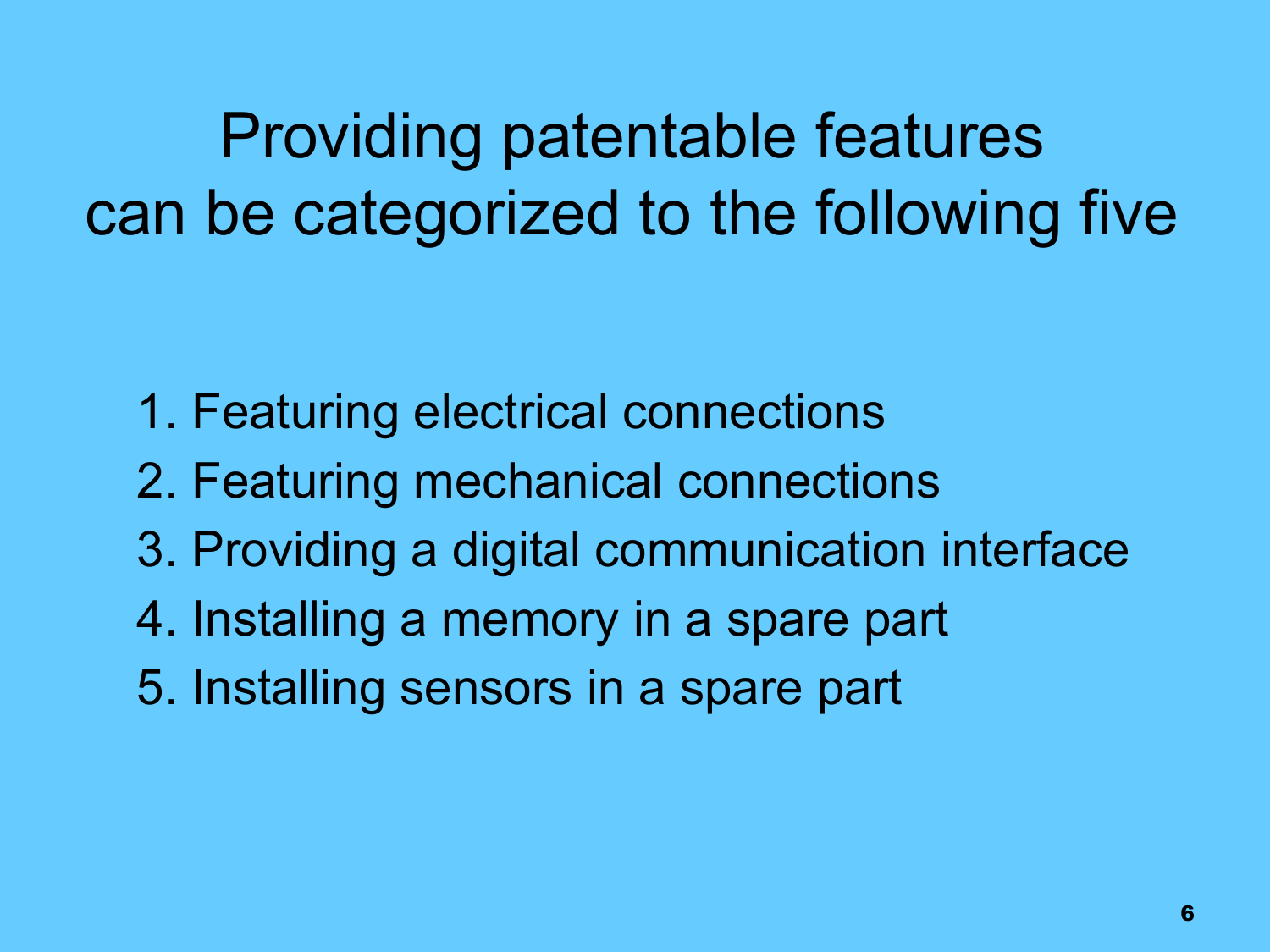## 1. Featuring electrical connections

#### JP2007-294234

Canon Filing Date: April 25, 2006

1. A fuel cartridge comprising … an electrically conductive region …,





…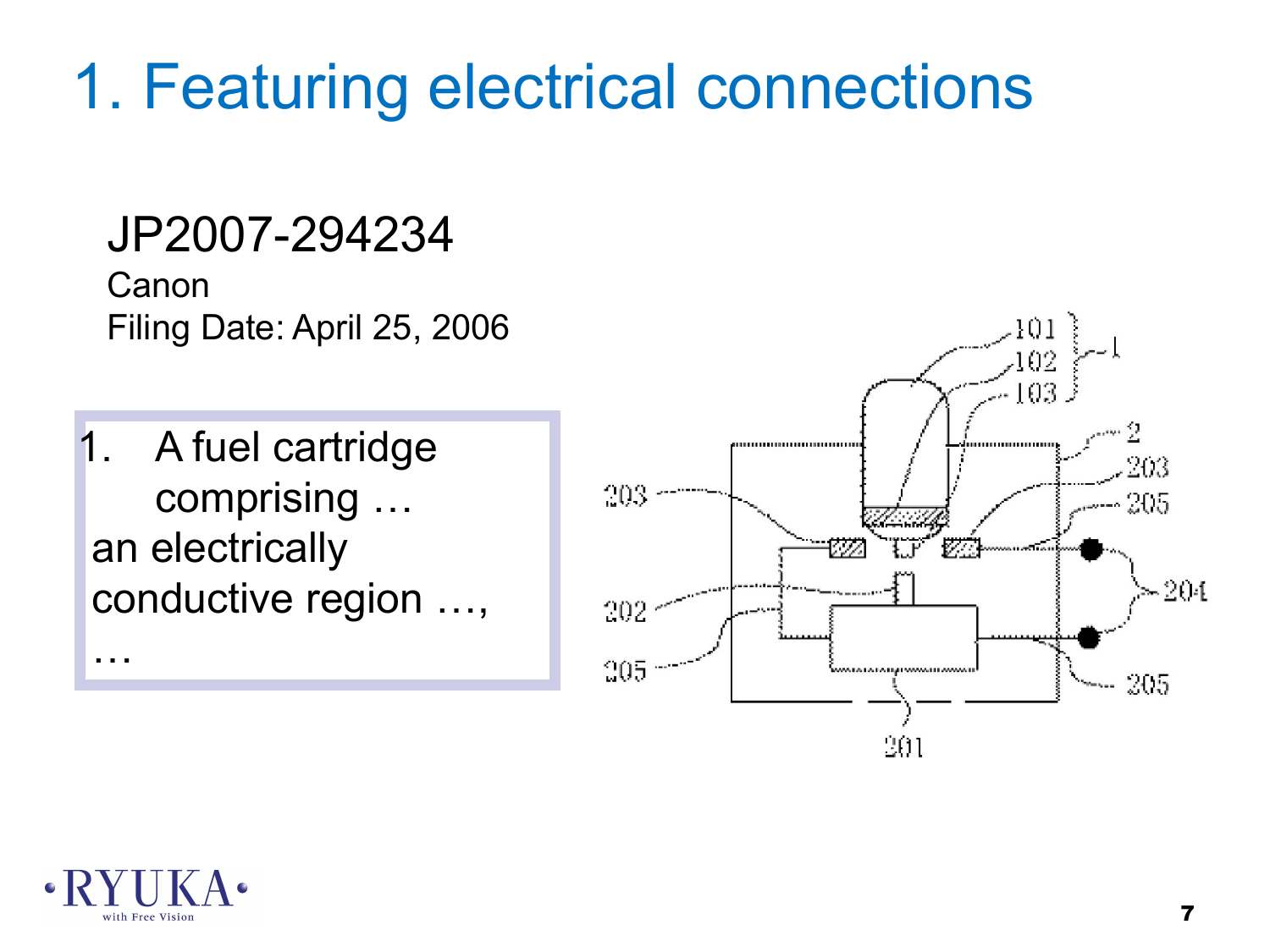# 2. Featuring mechanical connections

…

#### JP2005-221825

Ricoh Filing Date: February 6, 2004 1. A toner bottle comprising:

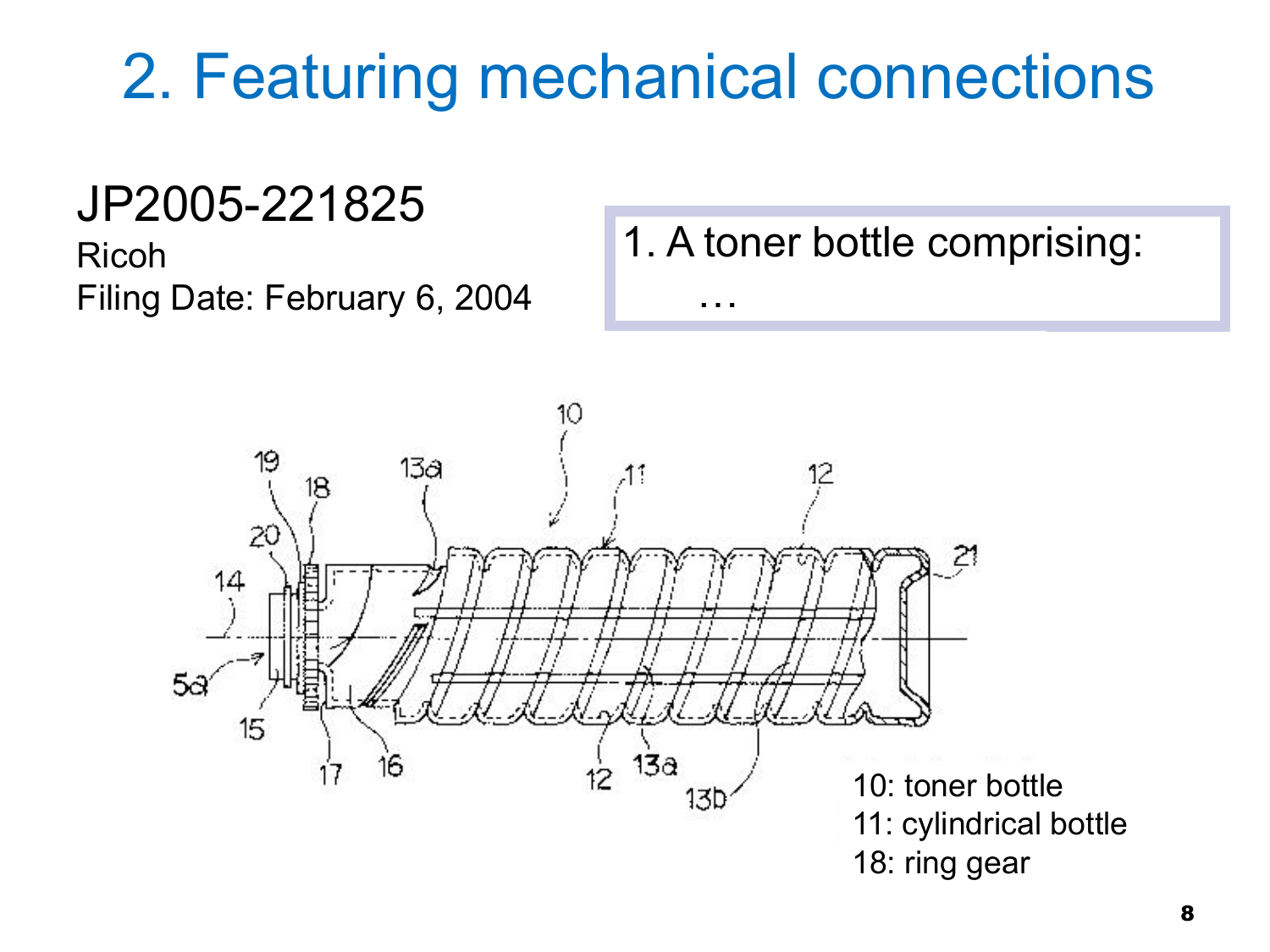## 2. Featuring mechanical connections

Japanese Patent No. 4402165 Sangenic International Ltd. Filing Date: June 5, 2009

14. A waste storage cassette to be inserted within a cassette rotation means that is provided in an upper portion of a waste storage, comprising …



Infringed by a compatible cassette vendor. ⇒ JPY 148M (about US\$1.2 M) was awarded. *Sangenic v. Applica* (IP High Ct., February 1, 2012)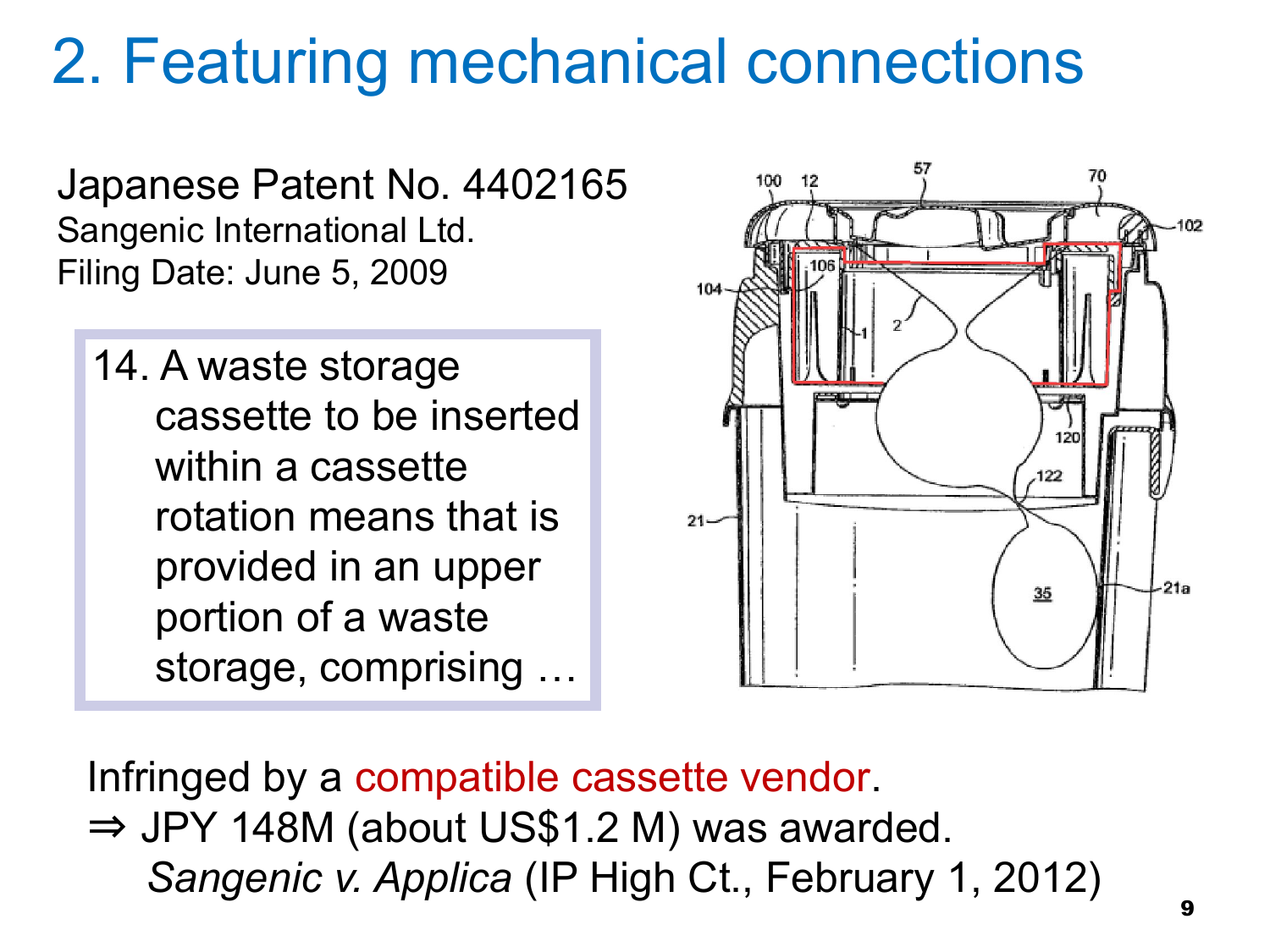# 3. Providing digital communication interface

…

JP2004-335247 Sony Corp Filing Date: May 7, 2003 1. A battery pack comprising: a terminal connected to an electronic device for supplying electrical power;

communication means for transmitting said information via said terminal.

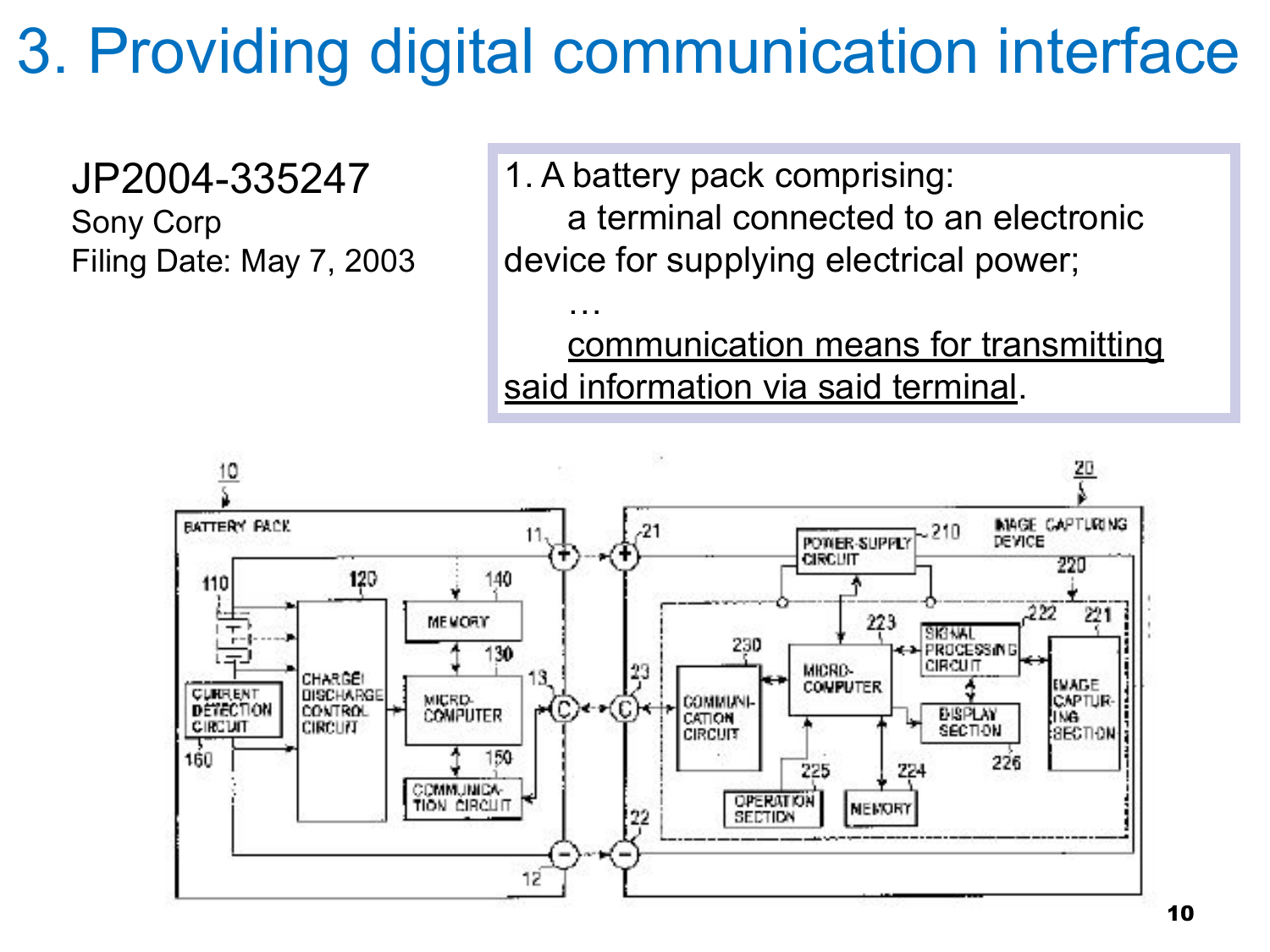# 4. Installing a memory in a spare part and using its data within spare part

### JP2012-128131

Ricoh Filing Date: December 15, 2010

1. A toner container comprising: a memory for storing adequate concentration information of the toner, and

supply controller for supplying the toner based on the adequate concentration information.



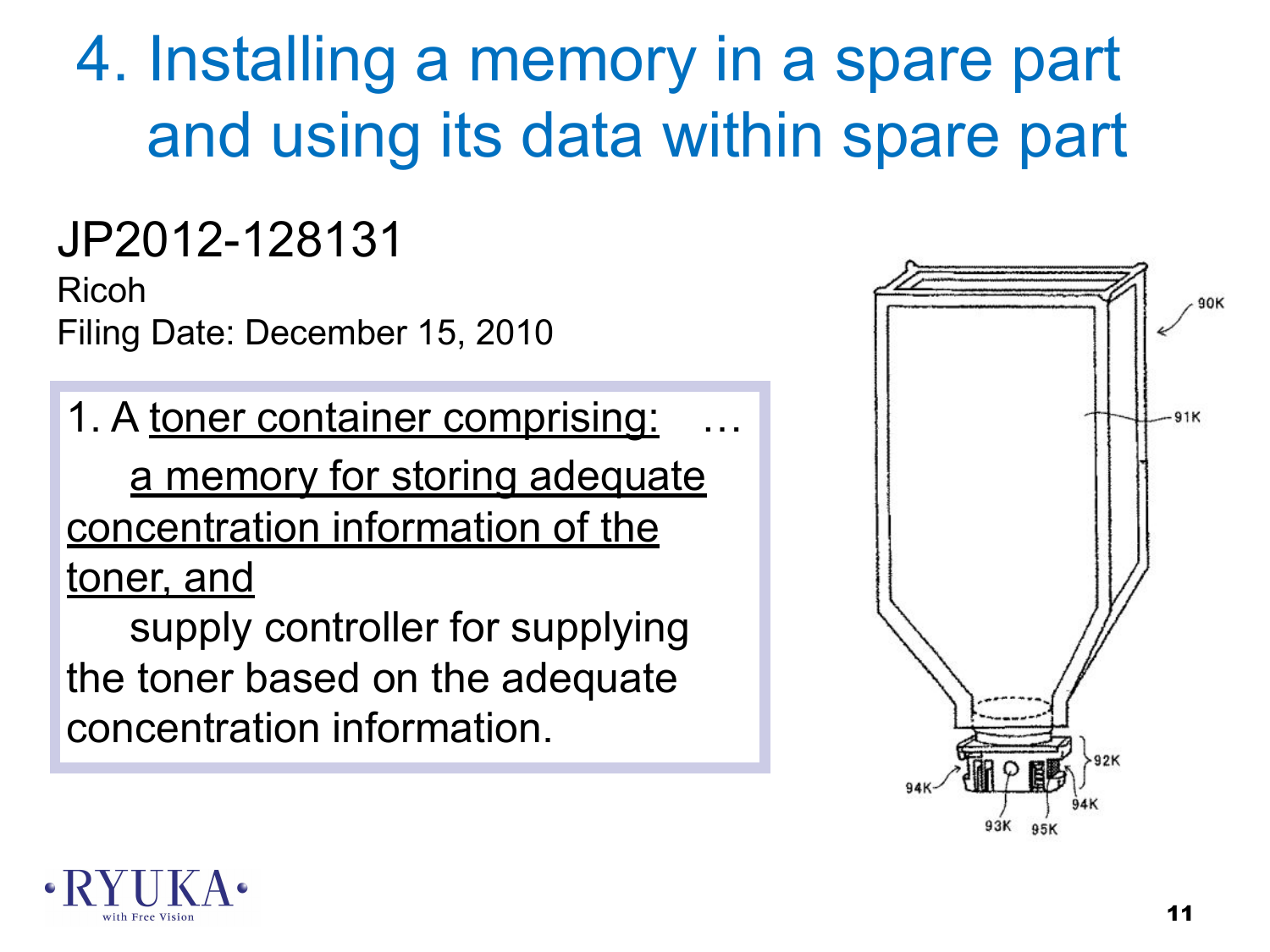# What shall we store in a memory in a spare part?

- Charged amount or history of electricity,
- Consumption amount or histories,
- Temperature or temperature histories,
- Adequate concentration,
	- and

Anything else!

As long as the main body requires the process of the stored data, spare parts are protected.

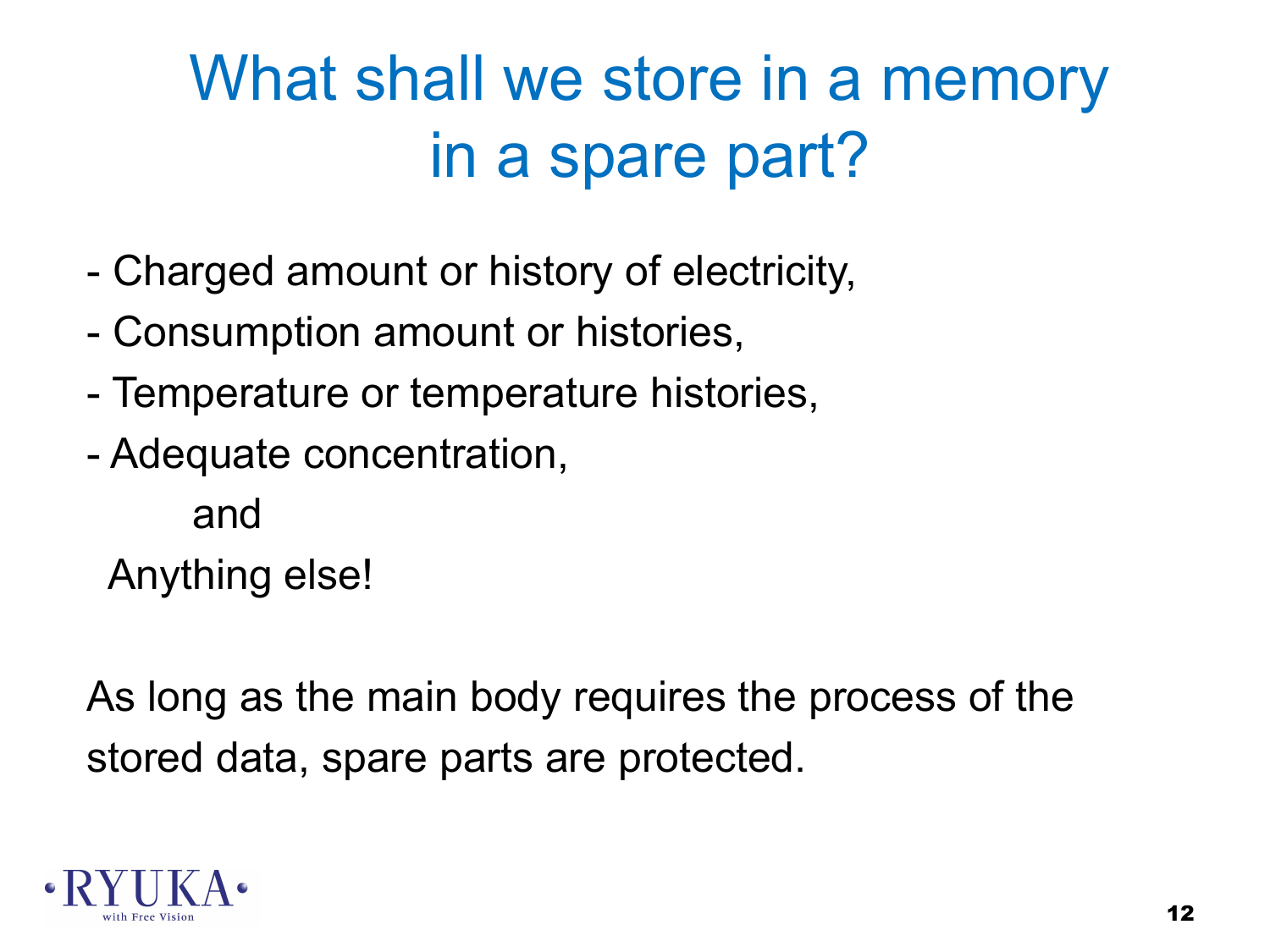## 5. Installing a sensor in a spare part

#### JP2006-99984

Canon Filing Date: September 28, 2004 1. A tank for fuel cell battery, comprising:

 a pressure detector for detecting a pressure of the hydrogen....



…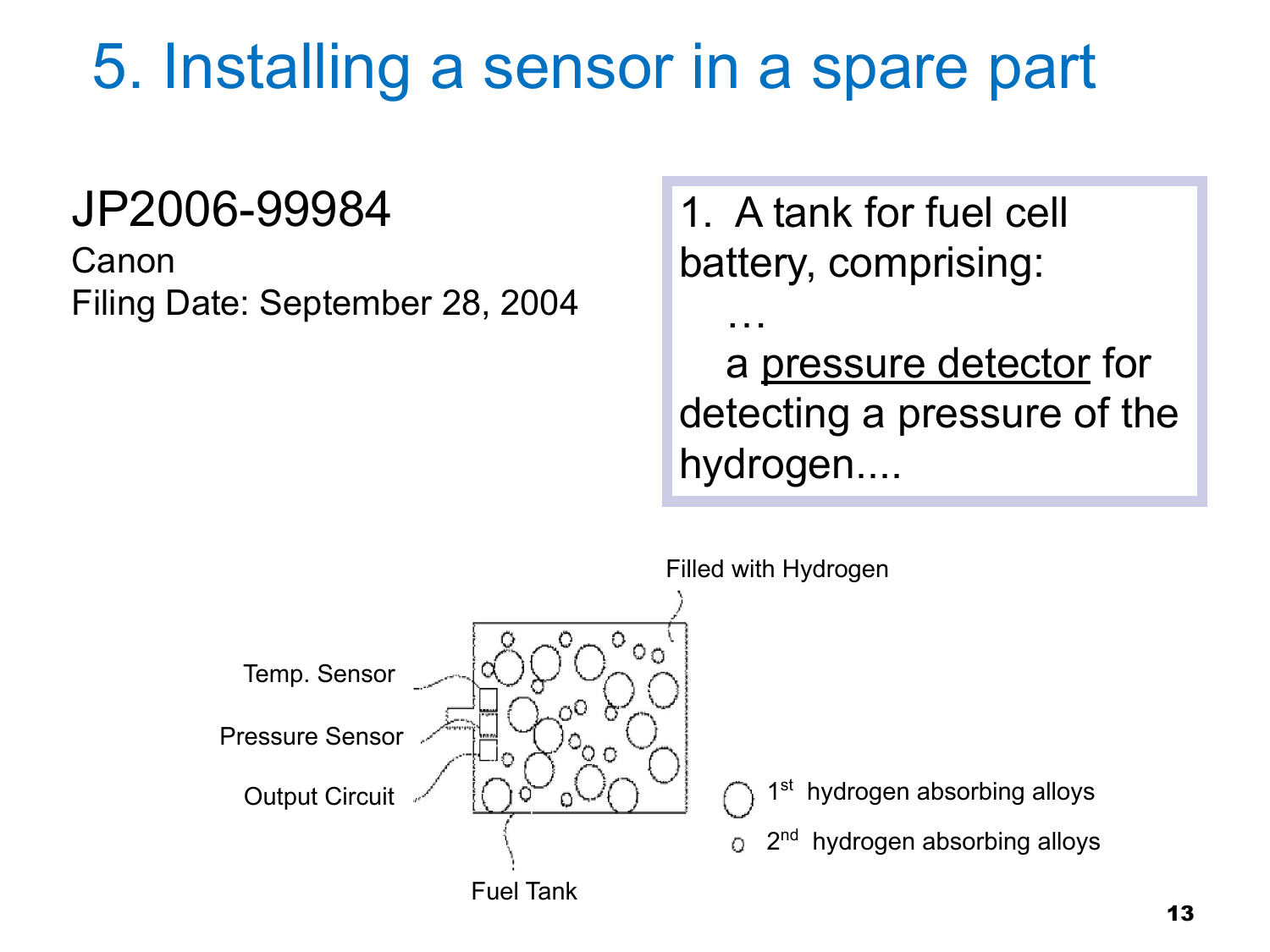For obtaining a patent with a sensor, what should we consider?

What to sense

- ⇒ How to sense
	- $\Rightarrow$  Where to sense
		- $\Rightarrow$  How many areas to sense
			- $\Rightarrow$  Differences of plural sensors

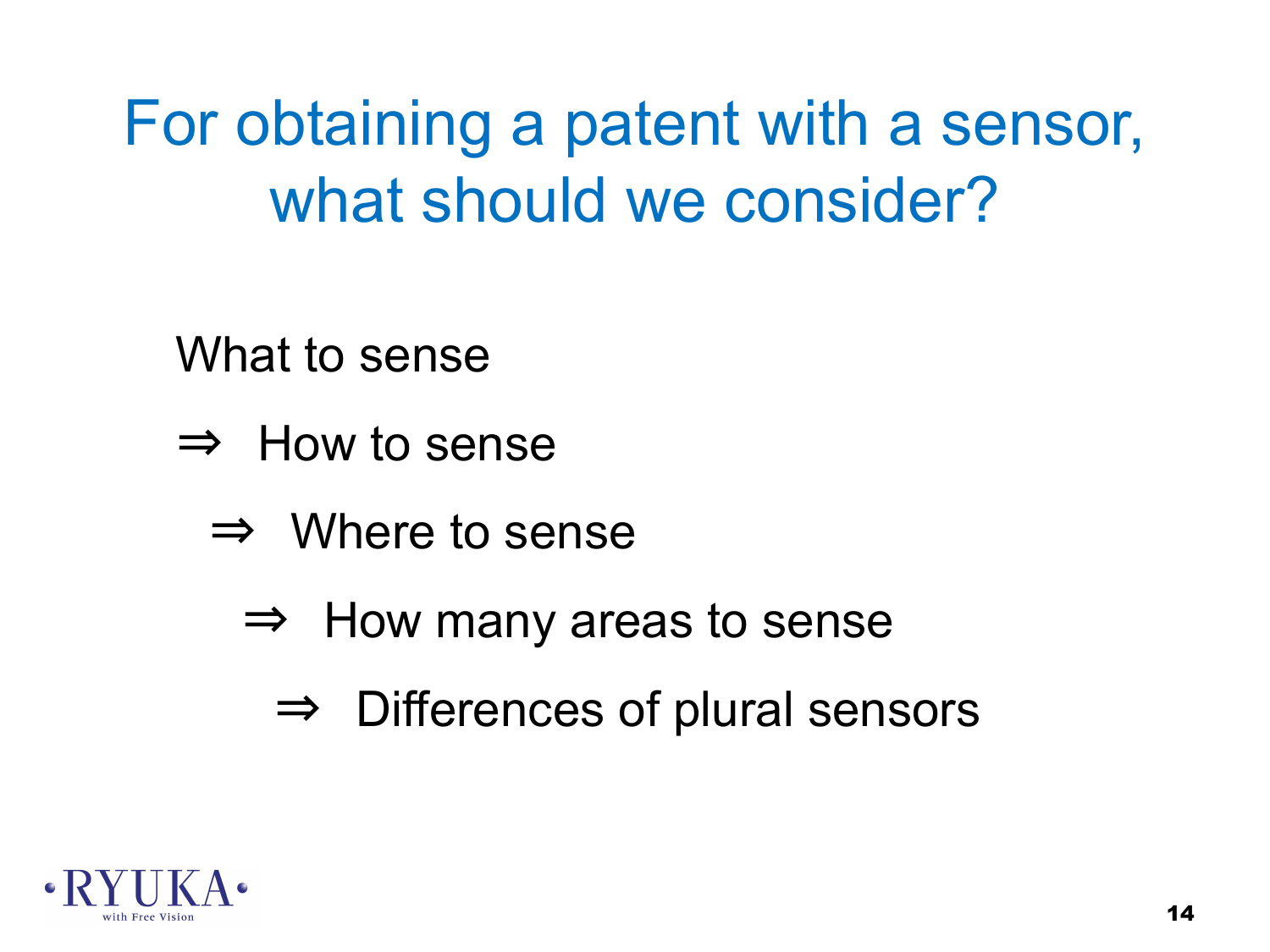### How to protect spare parts from reuse?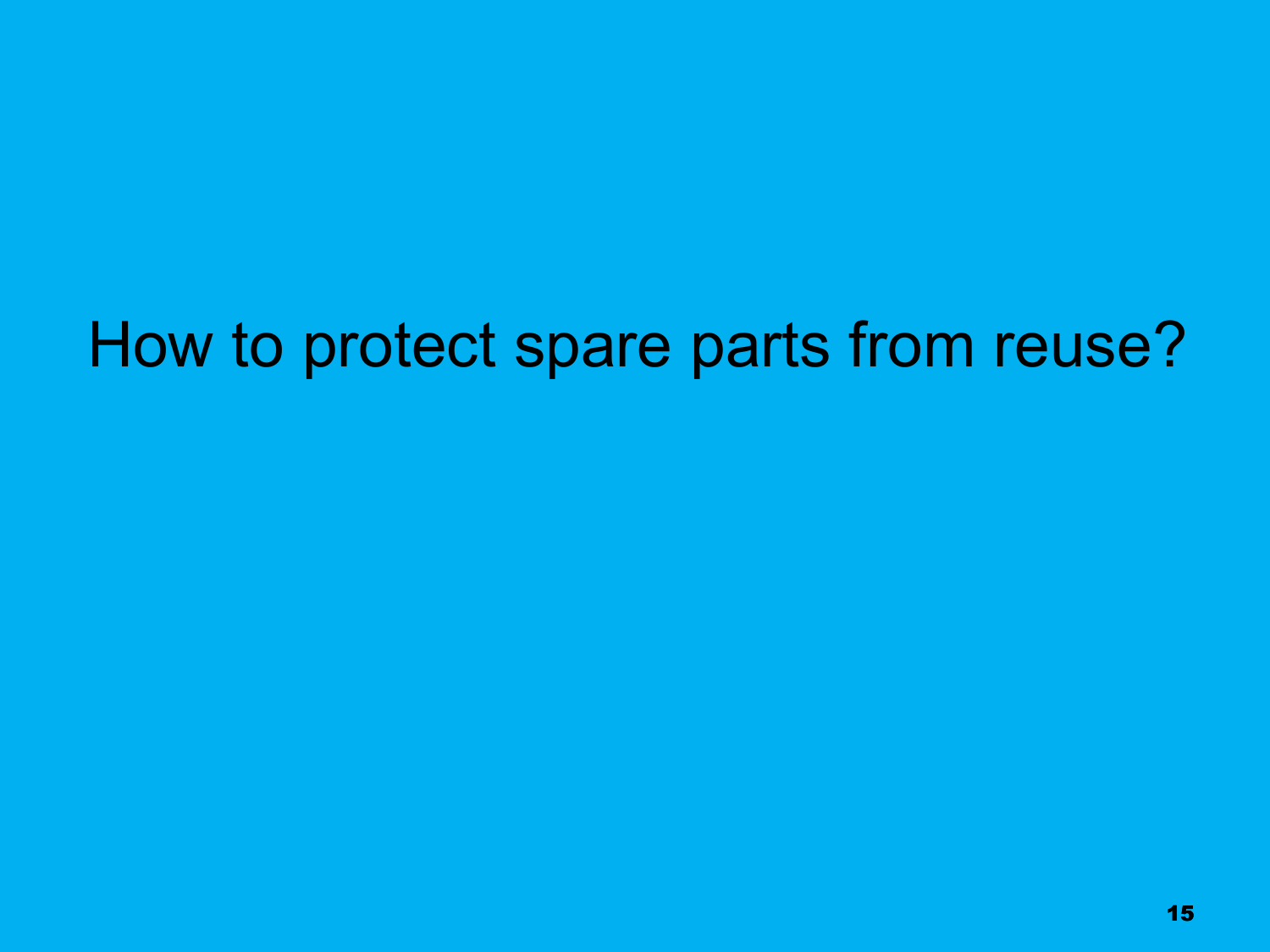Patents could be "exhausted," once spare parts are sold (Sup. Ct. July 1, 1997)

Recycle Assist Inc. collected used ink cartridges of Canon, refilled ink and sold them.

Recycle Assist asserted that the patent was exhausted once the cartridge was sold.

*Canon v. Recycle Assist* (Sup. Ct., November 8, 2006)

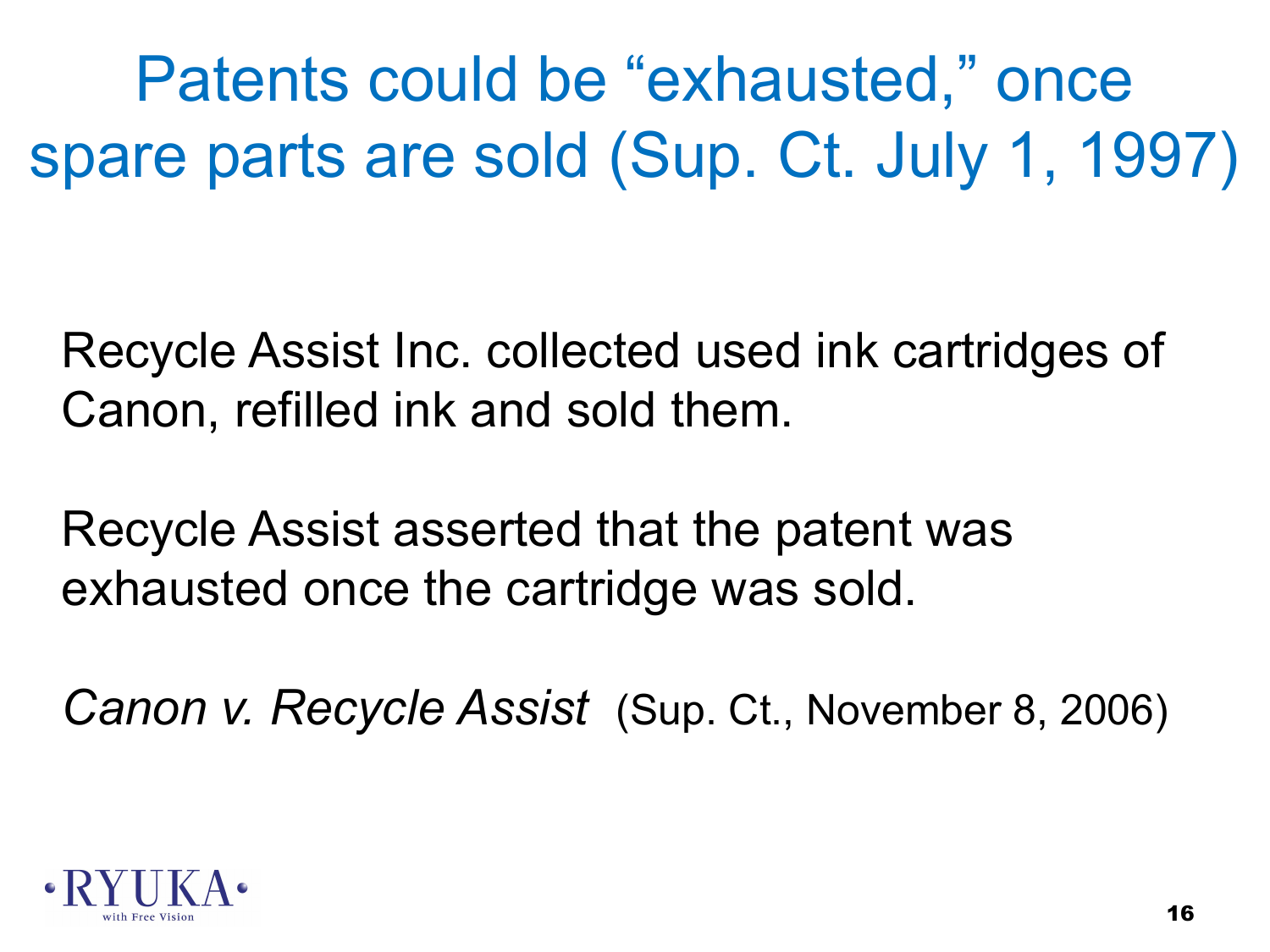#### *Canon v. Recycle Assist* (Sup. Ct., November 8, 2006)

#### Japanese Patent No. 3278410

1. A liquid container … comprising a chamber containing first and second negative pressure generating members urged against each other via an interface..., …wherein: the capillary force of the interface is higher than the capillary forces of the first and second negative pressure generating members, and the chamber further contains enough

liquid for filling the entire interface ….

The Court found that underlined element was essential to the patent

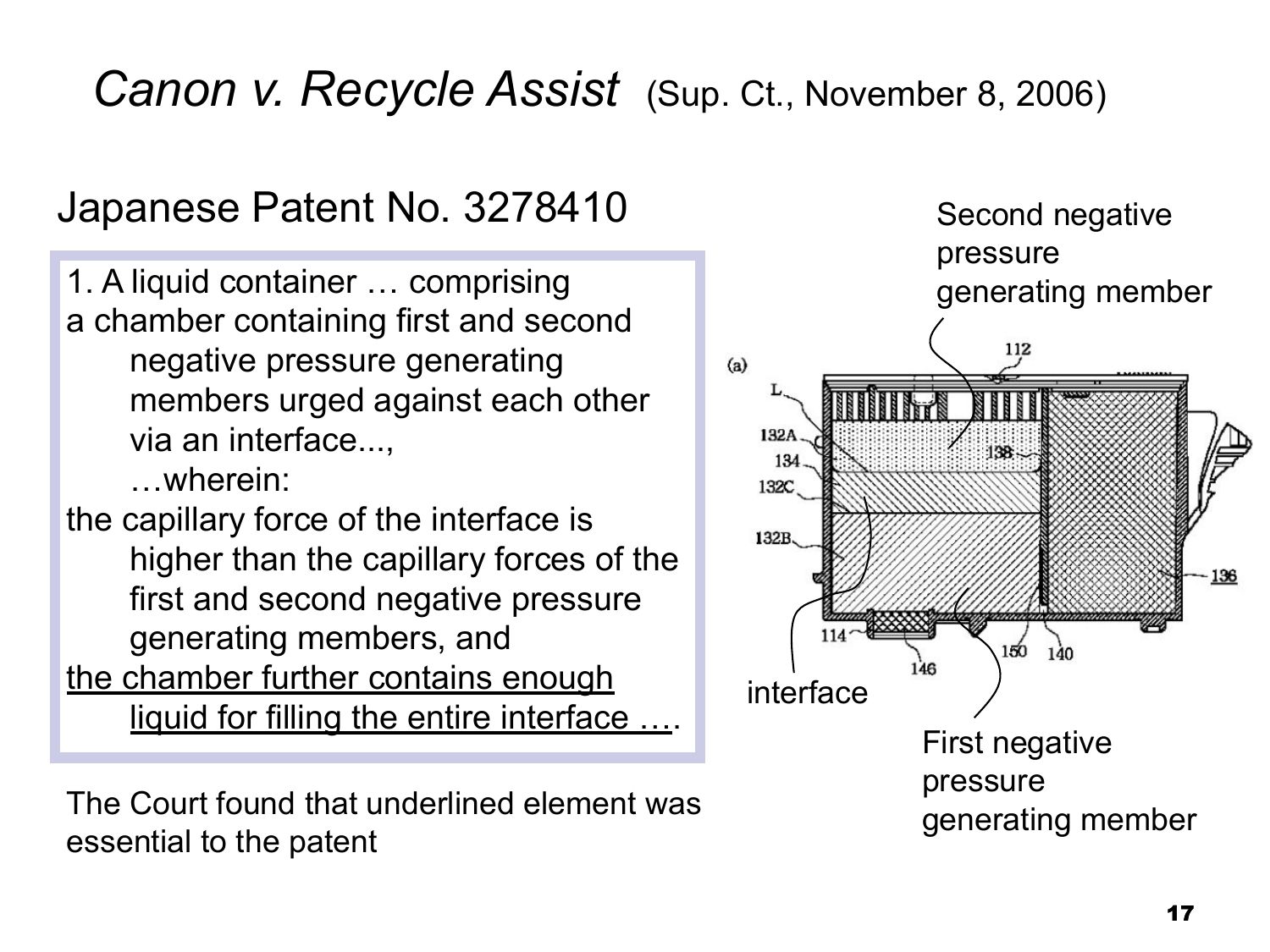## When essential element of patent is lost and remade, exhaustion can be denied

In Canon v. Recycle Assist, the Supreme Court said:

"The products lost the essential element when it was used. Then, Recycle remade the essential element by filling ink. Namely Recycle made new products."

The Supreme court denied the exhaustion and affirmed infringement.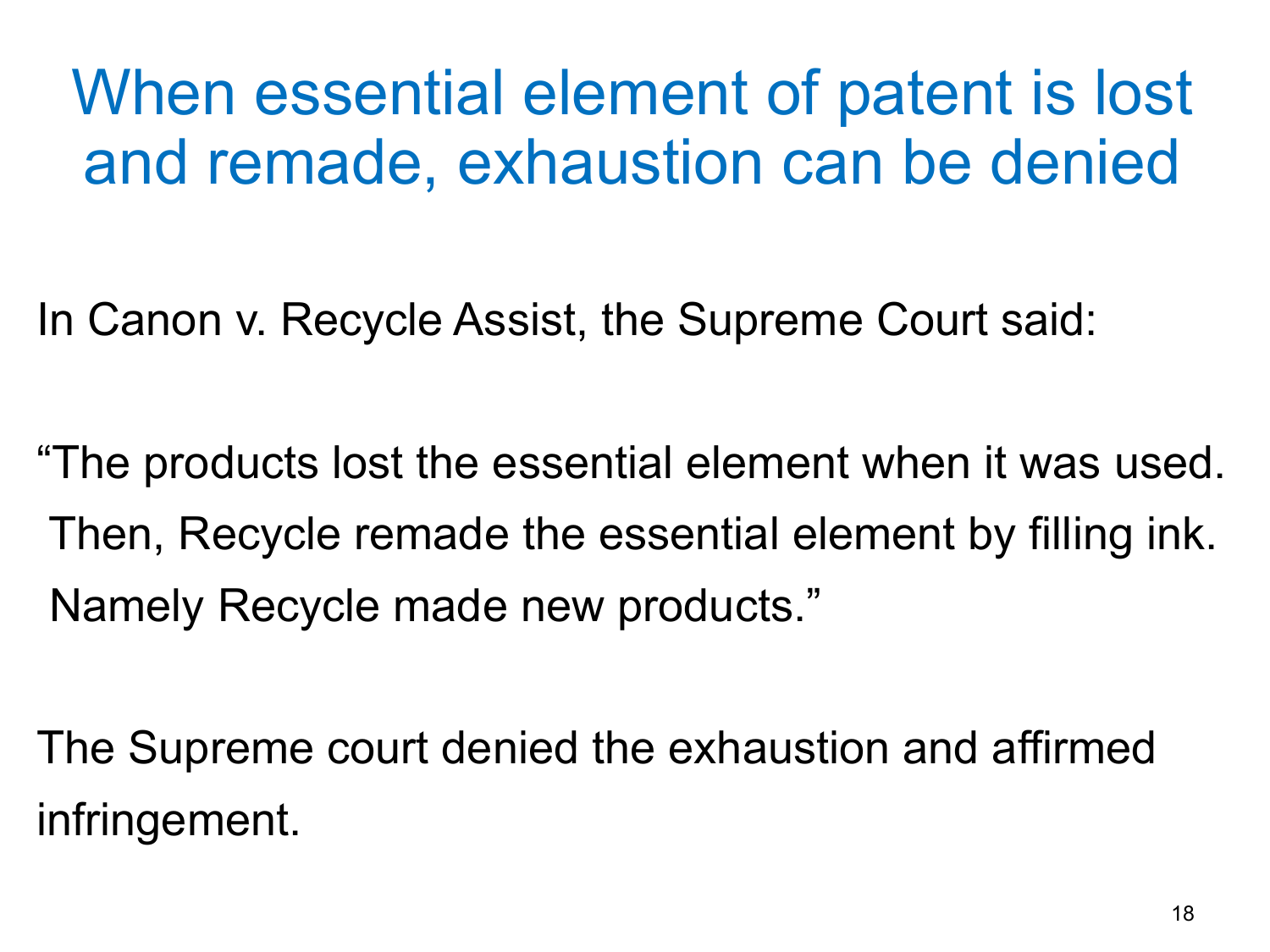Include as an essential element of patent a part of the product that is:

■used up, or

■damaged when the spare part is mounted or used in the main body

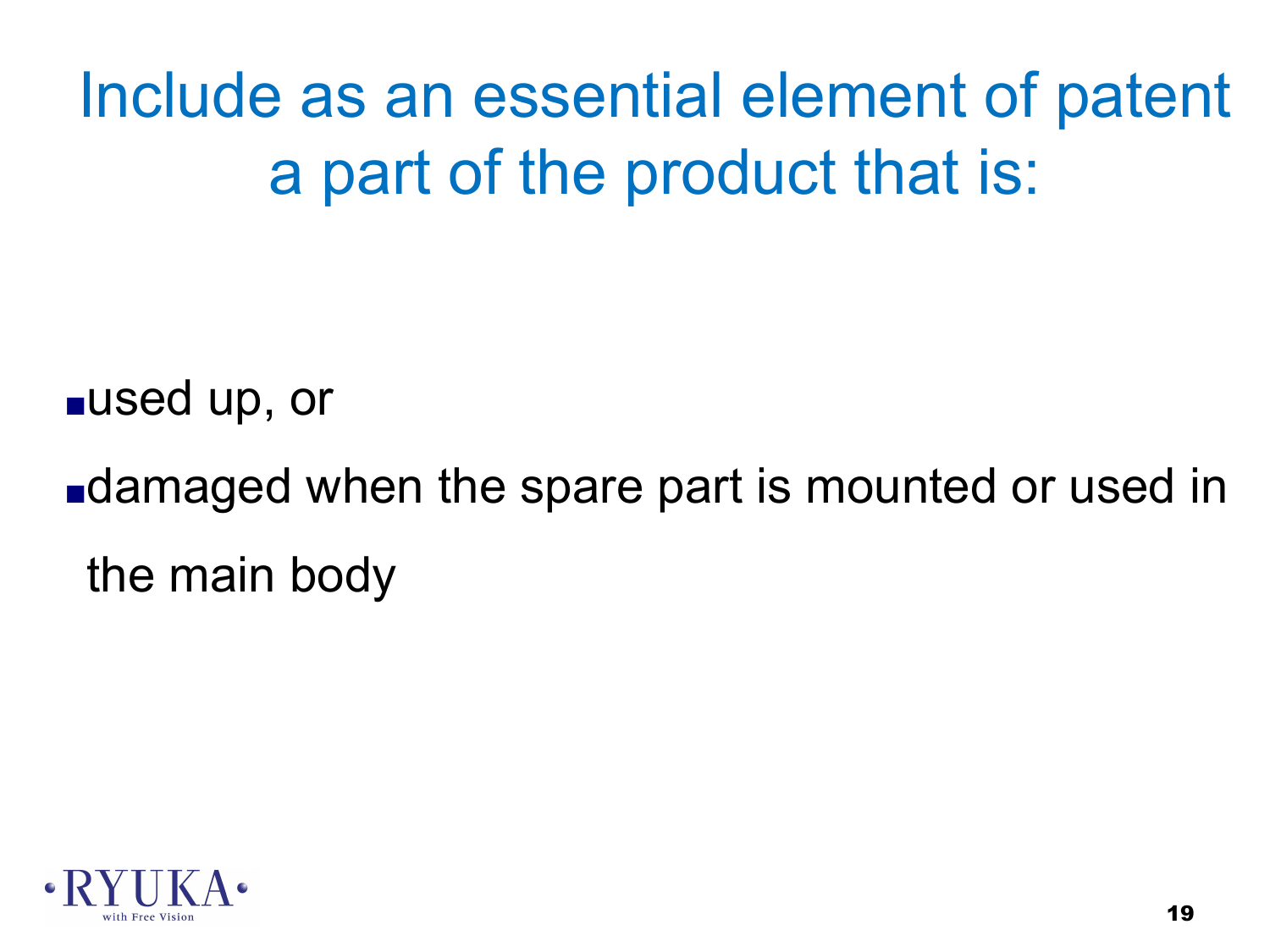## How to encourage engineers to create spare part inventions?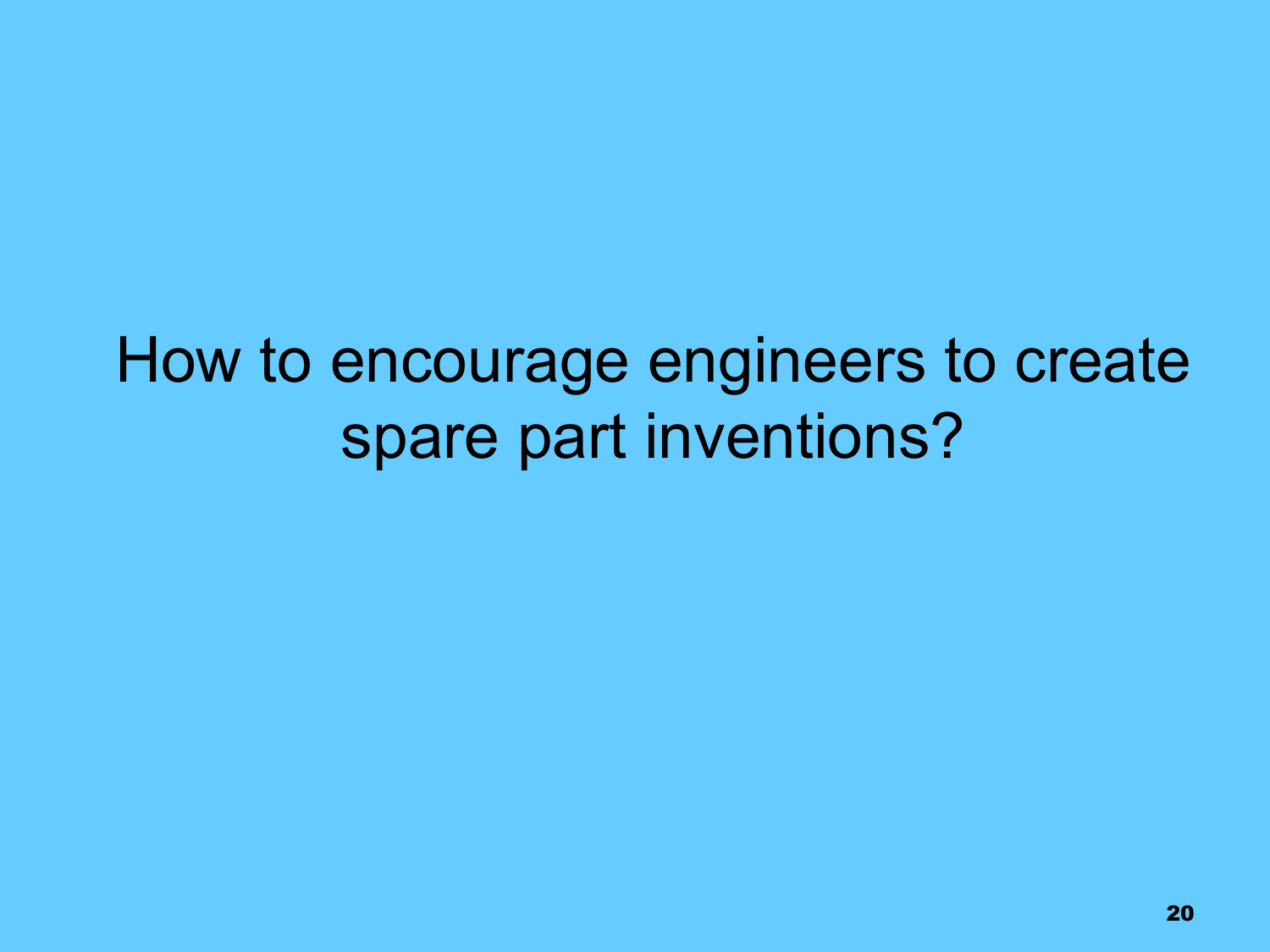Assistance from IP Division is essential for creating inventions of spare parts

- The features must be intentionally added to the spare parts
- The invention is not automatically made

Steps for creating the inventors

- 1. Identify spare parts that are likely copied
- 2. Show inventors the five categories with examples
- 3. Carry out brain storming

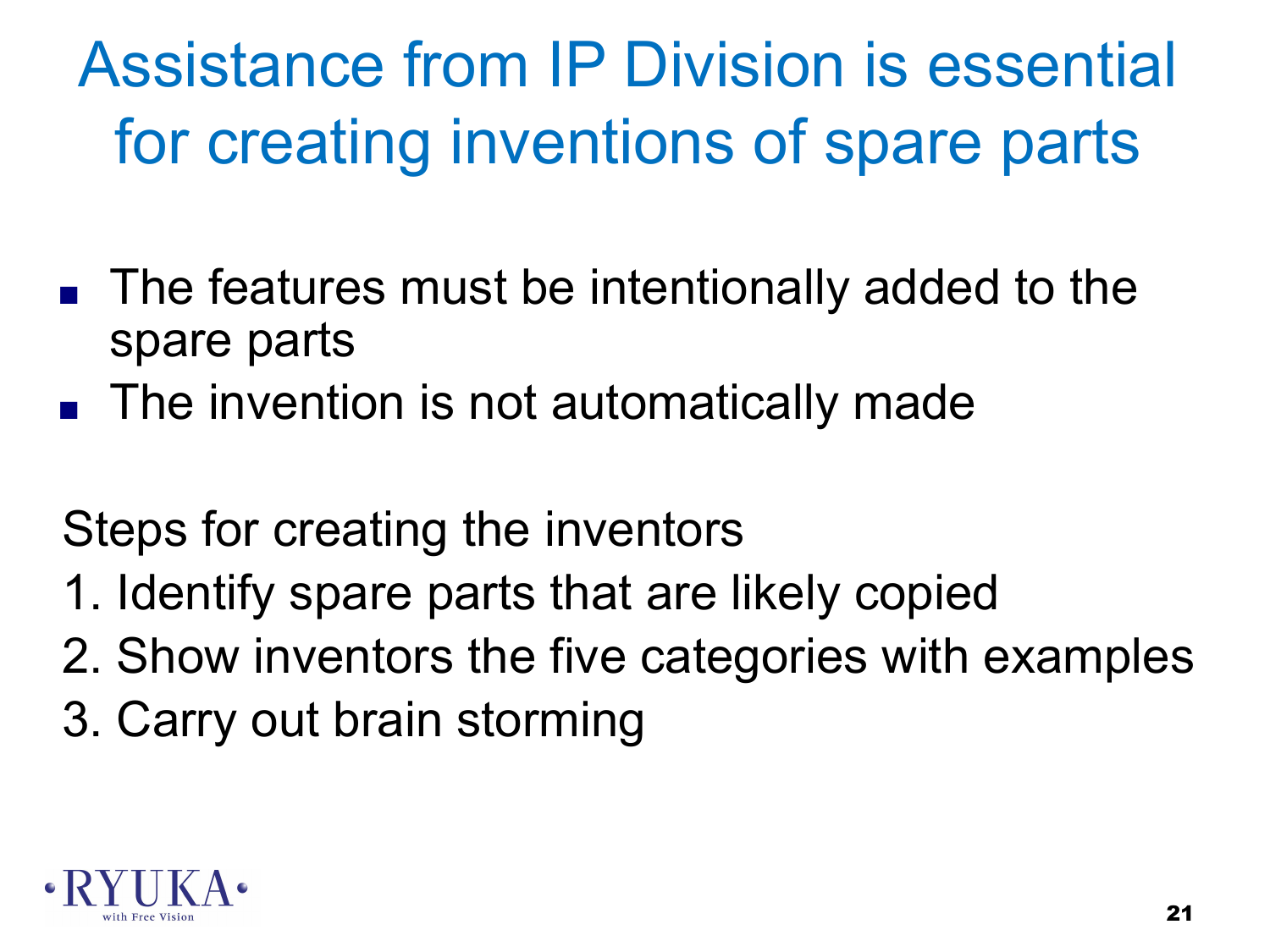### Relevant legal issues

- 1. Spare parts manufactured in China were imported to Japan and other countries by a number of small traders.
	- $\Rightarrow$  Hard to pursue a number of traders
	- ⇒ Obtain patents in countries where spare parts can be made
- 2. Unfair competition or antitrust law may apply.
	- × for excluding competitors or protecting profits
	- for security and convenience of users
- ⇒ Care should be taken to wording used in internal documents to prepare for the US discovery.